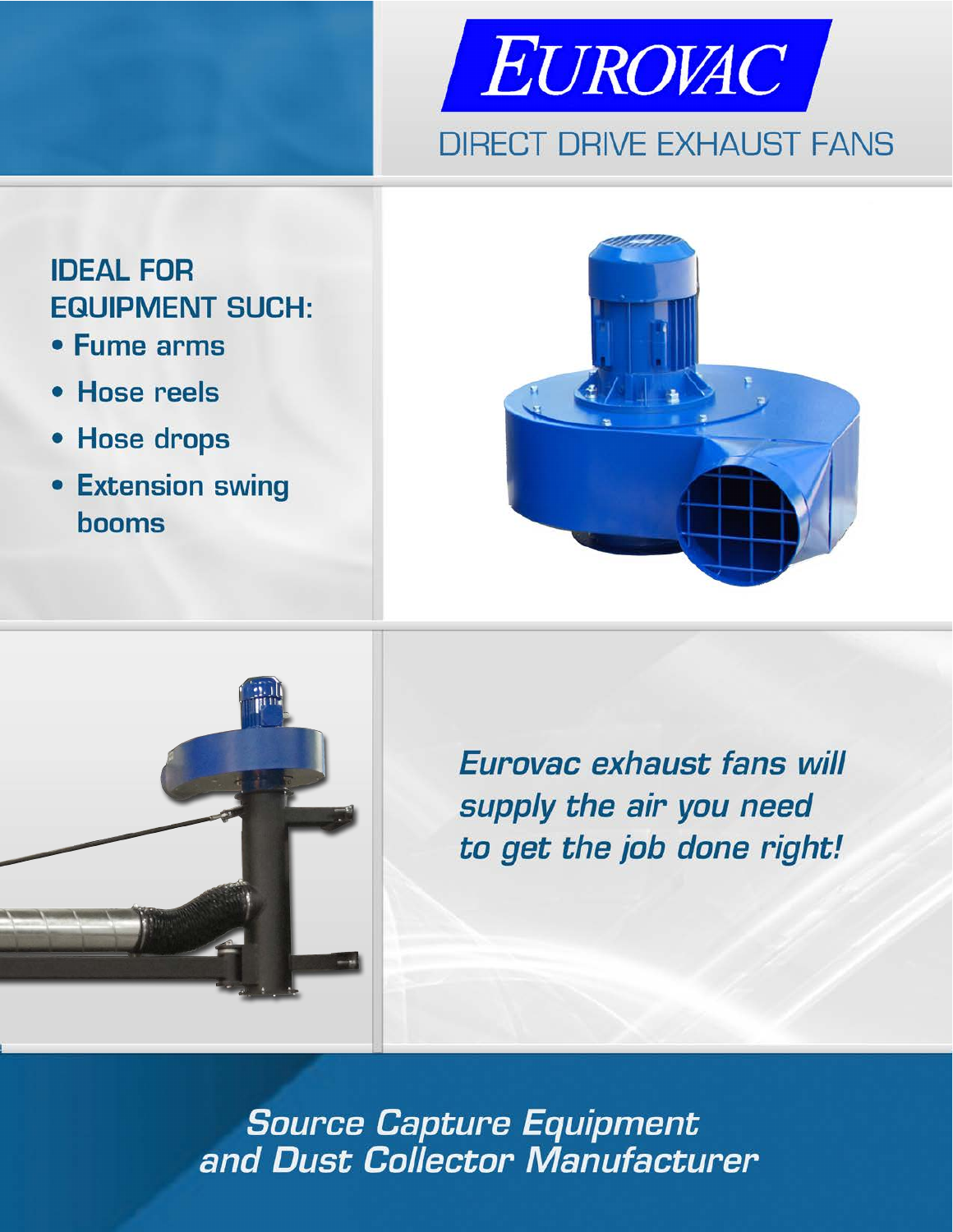### **Product description:**

Eurovac direct drive exhaust fans are a great complement to any of our Eurovac source capture equipment. The backward inclined impeller is capable of sustaining medium to high static pressures to maintain dust and fume transport velocities while the aluminum blades ensure a spark proof design making it safe to exhaust reactive non-corrosive gases. The rugged powder coat painted 11 gage steel has full welds to ensure a perfect seal. A standard TEFC 3500 RPM motor available in any voltage is mounted

on the motor support plate by means of a C face attachment. Most motors are VFD compatible. Both inlet and outlet have a protective debris screen. The Eurovac exhaust fans come with a companion flange allowing the fan inlet to be bolted to a fume arm, a vehicle fume exhaust hose reel and even a regular Eurovac extension pivoting swing boom. The inlet cone located as close as possible to the impeller inner hub guarantees maximum suction.

## **Features include:**

- • Rugged painted 11 and 14 gage steel housing
- Powder coat painted housing
- • TEFC motor with direct drive operation
- • Spark proof wheel design (high grade aluminum)
- Can be installed on any Eurovac source capture equipment
- Interior or exterior installation
- • Slip fit inlet and outlet
- Companion flange available for direct mount to equipment
- Adjustable orientation discharge
- Velocity inlet cone

#### **Typical Applications:**

- • Direct mount to welding fume arms
- Direct mount to welding hose reels and hose drops
- • Reactive non-corrosive fume exhaust
- Hot air exhaust.
- General air movement

## **Optional accessories to provide the best solution**

#### **for a particular application are:**

- • Bracket for horizontal mount
- Roof support bracket
- Fan outlet silencer
- Protective coating on impeller
- • Magnetic starters
- • ODP motors
- Motor weather covers
- Vibration isolators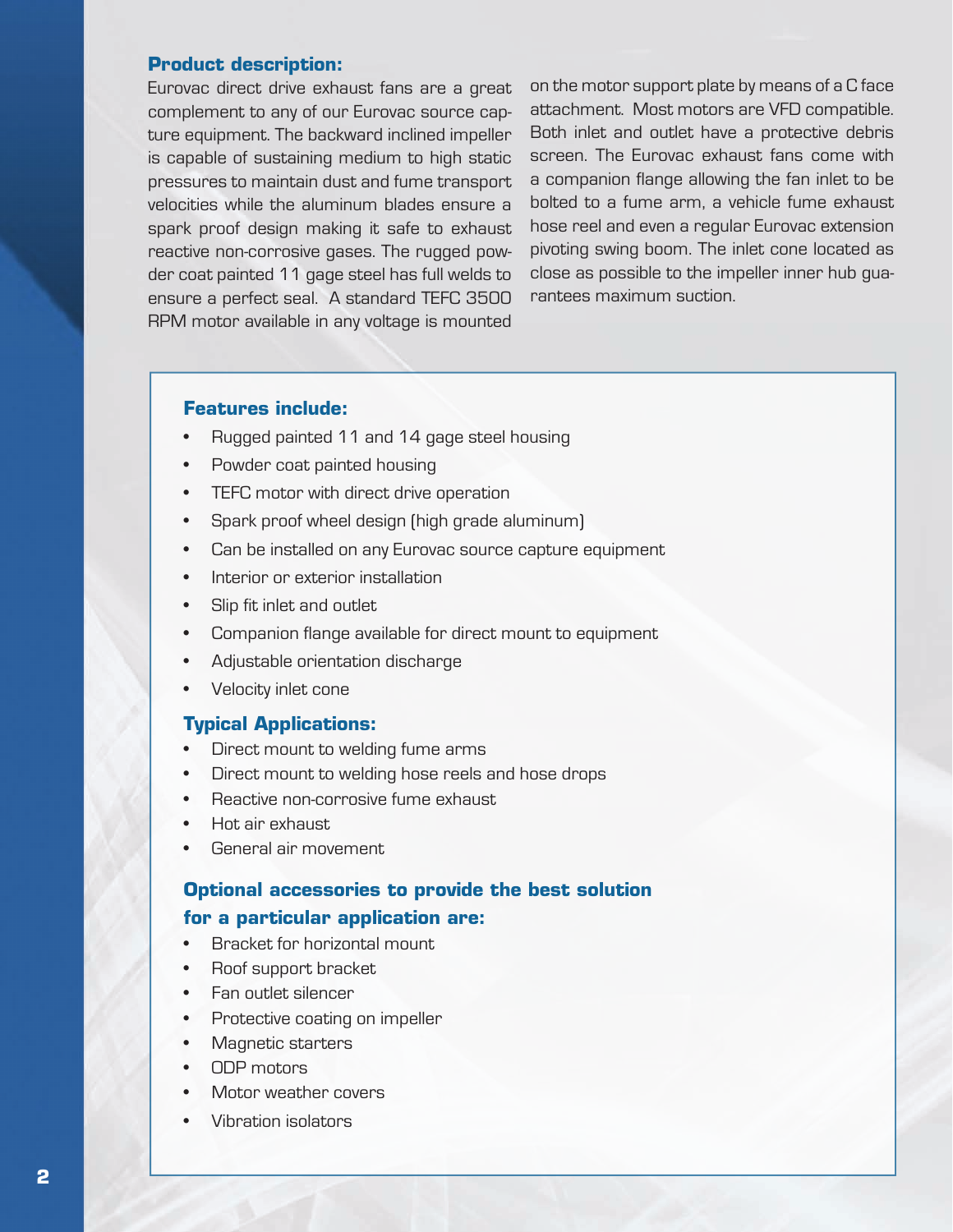## **Typical designs and usage with Eurovac exhaust fan**



Direct mounted fans on 6'' and 8'' fume arms

Inlet and outlet protection screens included



1HP & 2HP fans can be direct mounted to 6'' and 8'' extension swing booms



Aluminum impeller for non sparking applications



Fan inlet/outlet silencers 6'' to 12'' diameters



Support bracket for roof or horizontal interior installation



Starters with overload protection